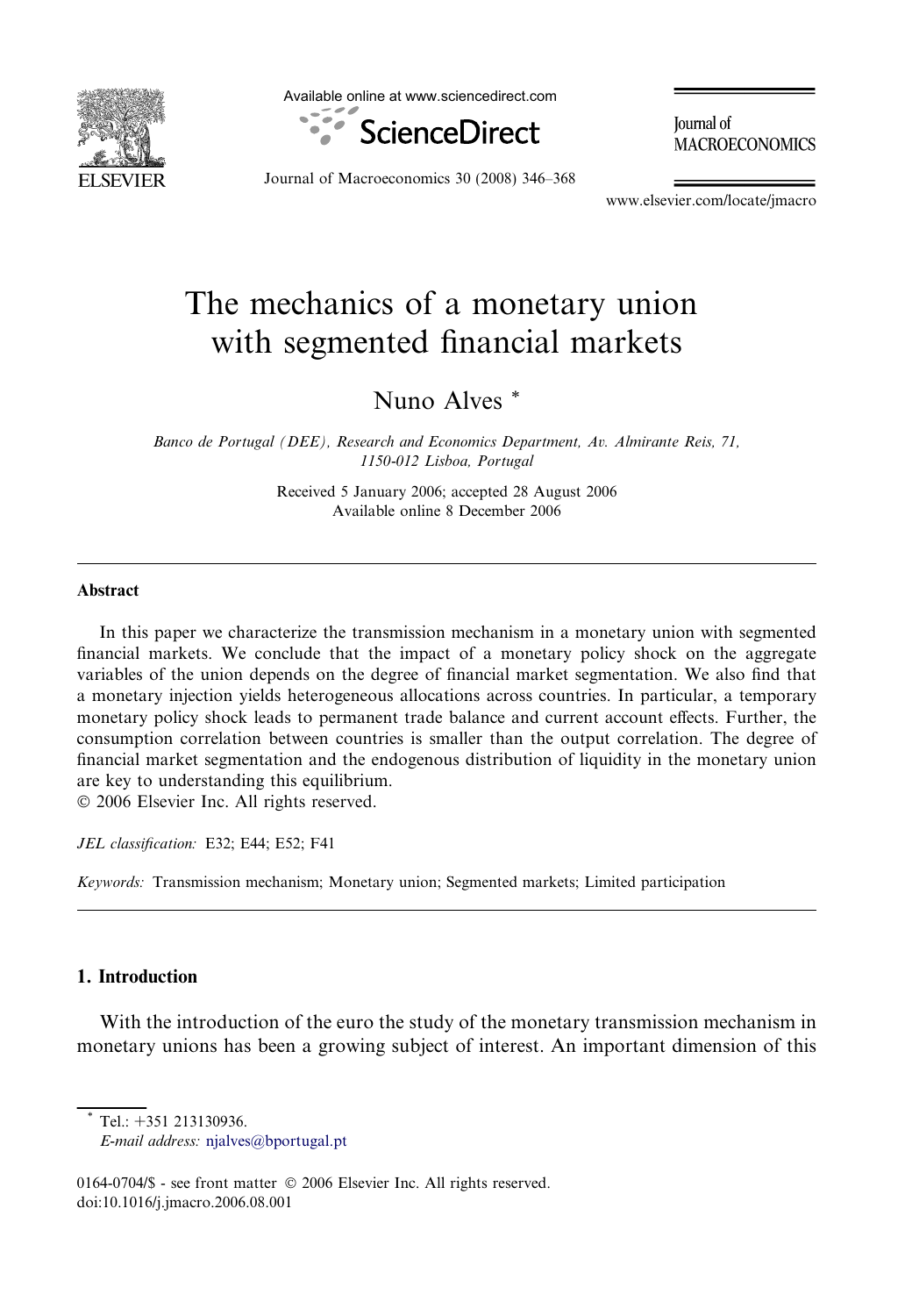inquiry is the assessment of the costs of sharing a single currency. These may arise either by the existence of heterogeneous frictions in the economies forming the monetary union and/or by the prevalence of idiosyncratic shocks in those economies. In addition, the costs of monetary unification are also a function of the behavior of the monetary authority. In the presence of several important frictions characterizing the monetary union, the optimal monetary policy becomes non-trivial, and the monetary authority faces inescapable tradeoffs in pursuing its objectives.

This paper focuses on a particular friction that is arguably important to the transmission of monetary shocks in monetary unions: the existence of segmented financial markets. This segmentation may be related not only to different institutional settings but also to differences in the structural behavior by households. In the euro area available evidence points to the existence of a still significant degree of financial segmentation between the respective countries (see [ECB, 2005](#page--1-0)).

There are several studies that relate, from an empirical point of view, differences in national financial systems to differences in allocations after monetary policy shocks (see, for example, [Putkuri, 2003 and Cecchetti, 1999](#page--1-0)). However, theoretical analyses incorporating financial frictions in a monetary union context are scarce. A notable exception in this respect is [Giovannetti and Marimon \(2000\),](#page--1-0) who model a monetary union with overlapping generations, cash-in-advance constraints and differences in the efficiency of the financial intermediaries across countries. They conclude that a single monetary shock may have asymmetric effects in the different countries. This result is also obtained in this paper, albeit with a substantially different theoretical construct.

In order to understand the impact of financial market segmentation in a monetary union's transmission mechanism, we build a two-country model where countries are differentiated by the degree of portfolio rigidity of households. This is a monetary union generalization of the closed-economy limited participation models of [Lucas \(1990\), Fuerst](#page--1-0) [\(1992\) and Christiano \(1991\)](#page--1-0). After characterizing the response of the monetary union to a monetary policy shock, we extend the analysis to the response of each economy individually. In this context, tracking the liquidity distribution within the union is crucial to understand the equilibrium following the shock.

The main conclusions of our analysis are the following. First, the effects of the single monetary policy on the monetary union's aggregates depend on the degree of financial market segmentation. This is a generalization of the closed-economy result that the real effects of monetary policy depend on the existence of portfolio rigidities. Second, with segmented financial markets, there is an asymmetric distribution of liquidity in the union after a monetary policy shock. This occurs despite there being a complete integration of financial markets (and thus full capital mobility). This liquidity distribution determines the relative real effects between the countries in the union. Third, a monetary policy shock leads to permanent trade balance and current account effects. The intuition for this result is rooted in the permanent heterogeneity in the liquidity distribution between countries after a monetary policy shock. Fourth, the heterogeneity in the consumption profiles in each economy implies that the consumption correlation between countries is lower than the output correlation. This finding is consistent with numerous cross-country studies, and applies in particular to recent evidence for the euro area (see [Baxter and Crucini, 1995](#page--1-0) [and Giannone and Reichlin, 2006\)](#page--1-0). Finally, our model also allows to characterize the non-linear interaction between the degree of financial market segmentation, the liquidity